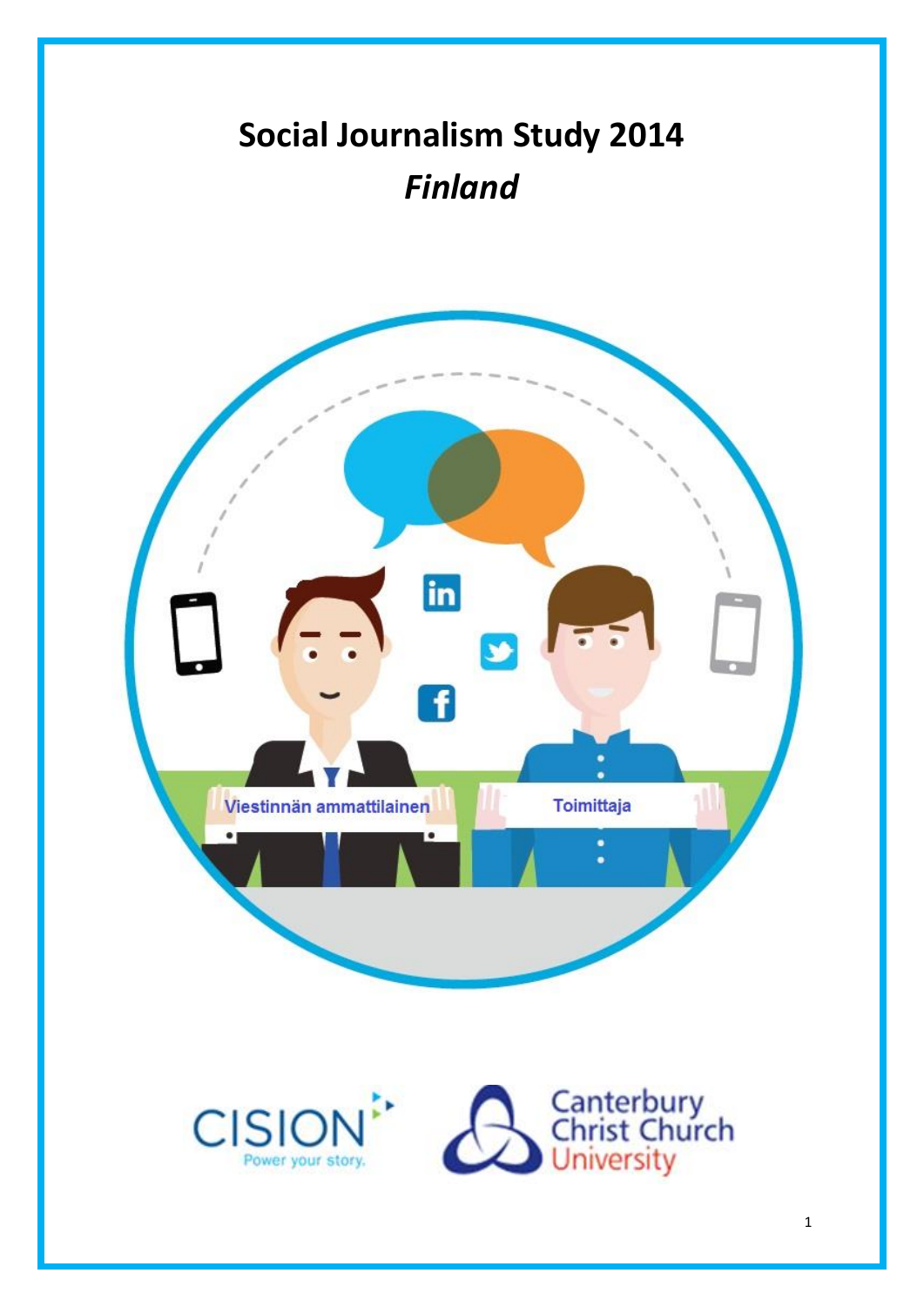#### **Introduction**

The fourth annual Social Journalism Study, conducted by Cision Germany and Canterbury Christ Church University, is charting the changes of how journalists and media professionals use social media for their work and in their communication with PR professionals.

This year remains no doubt that social is part of the journalists toolkit in their everyday work for a range of different tasks. However the results show a concentration of time and focus on social media so rather than using a large range of tools for a large amount of time journalists are choosing to focus on specific tools, namely Facebook and Twitter whilst experimenting on a much smaller scale with more bespoke tools for particular activities. Whilst many believe they could not carry out their work without social media, Finnish journalists feel it has helped their productivity but this hasn't in turn decreased their workload so essentially it helps them produce more content.

Journalists mainly use social media for sourcing stories and information but they continue to rely on traditional sources such as experts and other journalists (whether through social media or not) suggesting they are discerning social media users, applying it where it supports their work but not adopting it at the cost of their credibility.

The relationship with PR professionals is satisfactory but there are areas to improve around the quality of their contribution to journalists work and the reliability of information. Email remains the main communication channels for PR professionals but there is evidence from a small number of journalists that they would like to see social media used more widely for sharing PR content with journalists.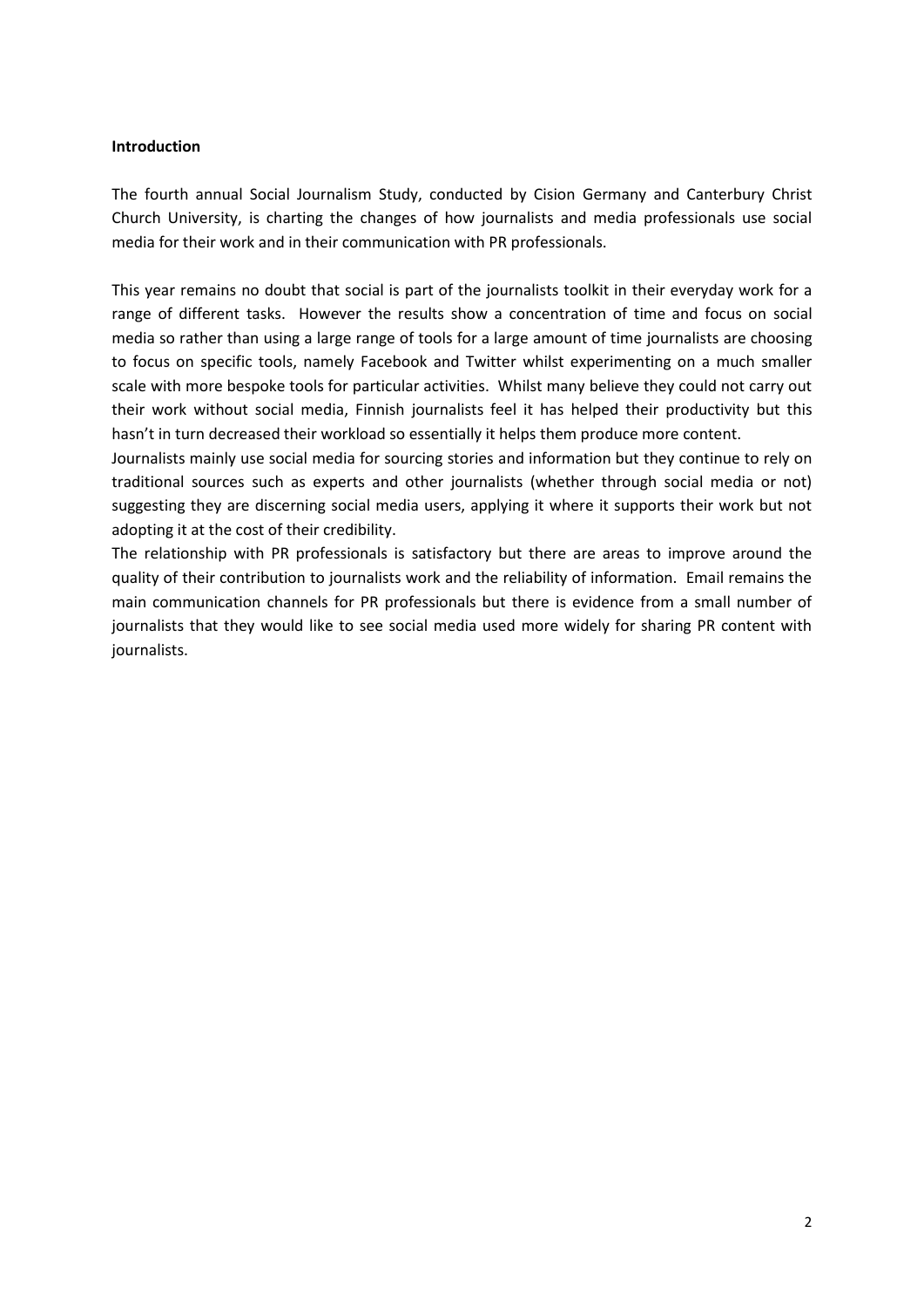#### **"Finnish journalists continue to fit into five distinctive types of social media users"**

Our study identified five types of social journalists - the Social Suspects -: Architects, Promoters, Hunters, Observers and Sceptics. Each of these groups share similar characteristics but are different from the other four groups. In most aspects of their work their differences between them can be illustrated along a spectrum (see diagram below), of use, views, attitudes and behaviours towards social media, PR professionals and the wider journalism profession with the least positive on the left moving towards the most positive on the right. It suggests that journalists working in Finland respond and interact with social media in different ways but indicate their approach is becoming more sophisticated with a move towards the right hand side of the spectrum.

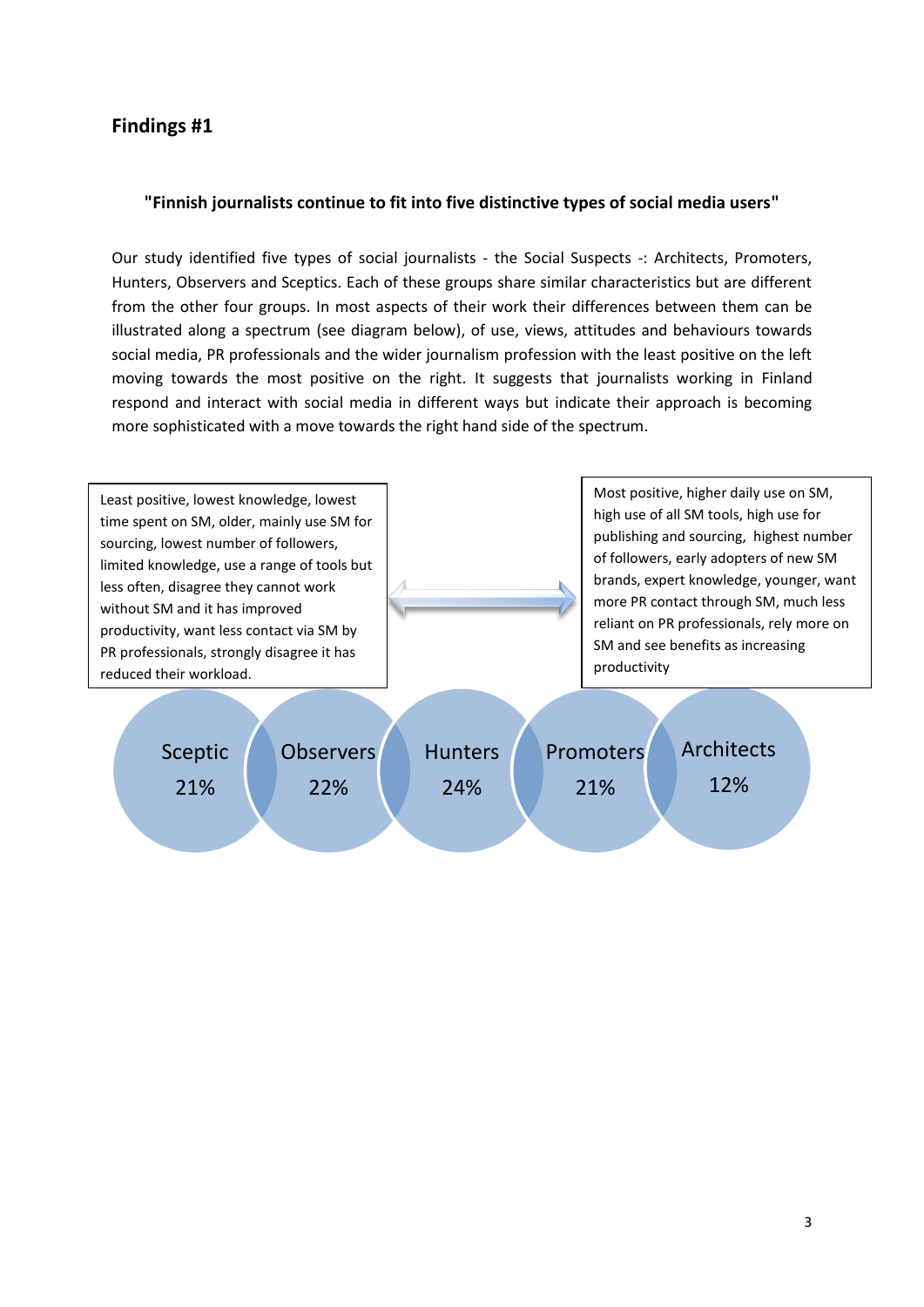#### **"Major use of social media is for sourcing stories and information"**

Sourcing stories and information is the most important reason why Finnish journalists use social media in 2014, but they generally adopt a hybrid approach using the tools for variety of tasks simultaneously. More than two-thirds of respondents reported that they regularly use social media for all key tasks of the profession: publishing and promoting their stories, sourcing information, networking, verifying stories and monitoring. This suggests that the tools are thoroughly embedded in daily practices of journalists. Notable, however, are the changes over the last four years in relation to why journalists use social media. In particular, the percentage of journalists using the tools for sourcing and verifying information more than doubled over the period.

|                          | 2014 | 2013 | 2012 | 2011 |
|--------------------------|------|------|------|------|
| Publishing and Promoting | 74   | 72   | 50   | 73   |
| Sourcing                 | 89   | 85   | 44   | 40   |
| Networking               | 72   | 60   | 59   | 71   |
| Verifying                | 68   | 68   | 68   | 33   |
| Monitoring               | 76   | 73   | 82   | 61   |

*Table 1. Reasons journalists use social media in a typical week (%)* 

One of the main differences between the five main types of social journalists our study identified is in relation to why they use social media. While Architects completely embraced social media for all professional tasks they carry out, Observers and Sceptics tend to use the tools mainly for sourcing information. Hunters and Promoters are also high users of social media, but while the former focuses on using the tools for sourcing, the latter mainly apply them for publishing, promoting and monitoring content they produce.

*Table 2 : Use of social media for different professional tasks (%)*

|                                 | Architects | <b>Hunters</b> | Promoters | <b>Observers</b> | <b>Sceptics</b> |
|---------------------------------|------------|----------------|-----------|------------------|-----------------|
| <b>Publishing and Promoting</b> | 100        | 85             | 94        | 70               | 39              |
| Sourcing                        | 97         | 95             | 88        | 96               | 78              |
| Networking                      | 93         | 85             | 86        | 76               | 39              |
| Verifying                       | 90         | 74             | 86        | 53               | 55              |
| Monitoring                      | 93         | 79             | 94        | 66               | 65              |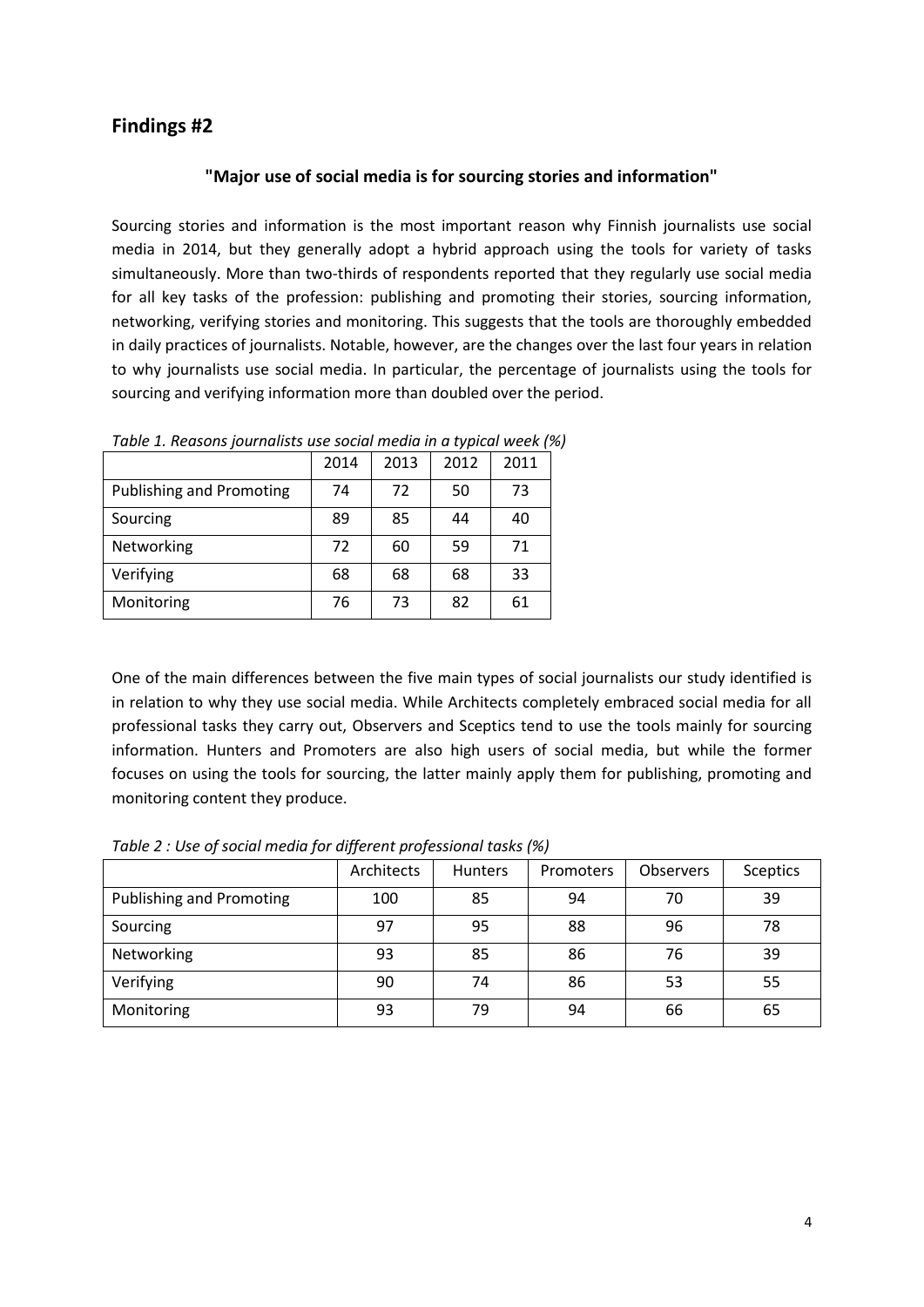#### **"Journalists are not always on social media"**

Almost all Finnish journalists use social media regularly, however a large proportion (75%) use it only up to 2 hours a day. There are just a small number who are 'always on' and use the tools for 4 or more hours a day. This suggests that although social media is essential in daily practices of journalists, it is not something they are constantly using, rather they 'check-in' for shorter periods to carry out specific tasks. The percentage of journalists using social media constantly (more than 4 hours a day) has actually declined during the last three years (from 14% in 2012 to 5 in 2014), but on the other hand the those not using SM tools has also declined (17% in 2012 and 4% in 2014). This indicates that initially there was a greater division between social media users and non-users which has started to consolidate. It also suggests that when the novelty of the tools has worn off and social media has been integrated to everyday journalistic work use among high users has dropped.

|                       | 2014 | 2013 | 2012 |
|-----------------------|------|------|------|
| None                  |      |      |      |
| Up to 2 hours per day |      | 65   | 4(   |
| 2-4 hours per day     |      | 19   | 28   |
| More than 4 hours day |      |      |      |

*Table 3 Time spent using social media for work (% of respondents)*

The frequency and extent of social media use, however, are influenced by a number of demographic and professional factors. Thus there is a clear difference in relation to time spent using social media between the social journalists groups our study identified. Architects are the most avid users with about a third of them using the tools for more than 4 hours a day, while the Sceptics are the least enthusiastic users with nearly 85% of them using social media less than daily or not at all.

|                         | Architects I |    | Hunters   Promoters   Observers |    | Sceptics |
|-------------------------|--------------|----|---------------------------------|----|----------|
| None                    |              |    |                                 |    | 17       |
| Less than daily         |              |    | 10                              | 36 | 67       |
| 0-4 hours a day         | 69           | 88 | 90                              | 62 | 16       |
| More than 4 hours a day | 31           |    |                                 |    |          |

*Table 4 Frequency of social media use by social journalists group (% of cluster)*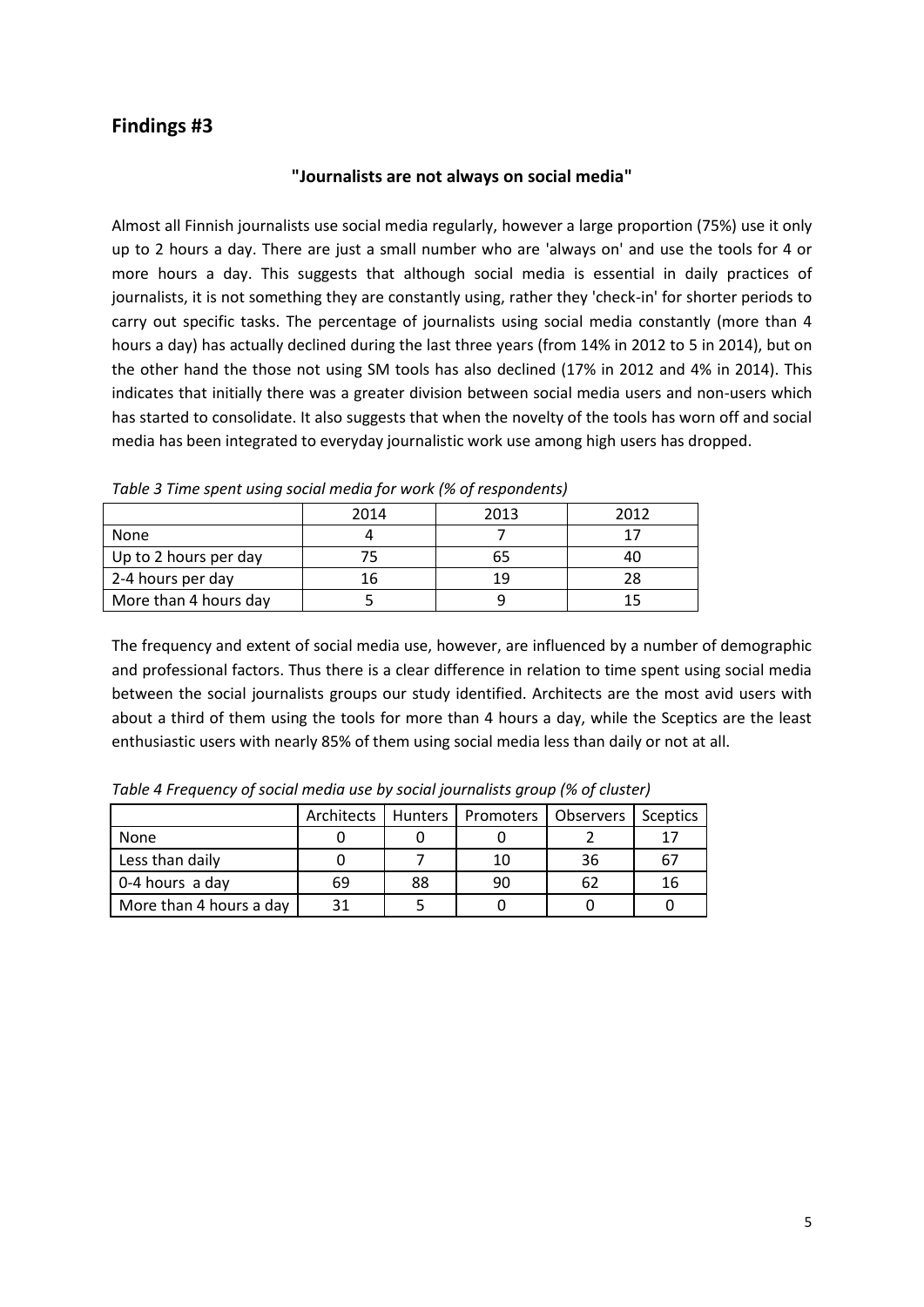#### **"Facebook and Twitter are the most popular apps but journalists use a variety of tools"**

The most popular social media apps among Finnish journalists are dominated by Facebook and Twitter but there are signs that journalists use a variety of tools for a variety of purposes. Thus there is no one dominating app as different brands offer different services and address different needs. The average number of types of tools used by journalists was 4.5 in 2014, while the figure for previous years were 4.51 (2013) and 4.18 (2012). The trend shows a level of saturation suggesting that there are an optimum number of tools journalists can embed in their everyday practices. This optimum number for two-thirds of respondents was between 3-5 different types of social media. This limiting of the number of tools is future reinforced by the proportion of those using more than six types of social media which has declined (from 40% in 2013 to 31% in 2014) indicating that after the initial novelty period journalists' appetite to use more and more of these tools abated.

|                         | % using it |
|-------------------------|------------|
| Facebook                | 86         |
| Twitter                 | 61         |
| Google + or Media Tools | 38         |
| Instagram               | २२         |

*Table 5 Most popular apps used by Finnish journalists (% of respondents)* 

|                    | 2014 | 2013 | 2012 |
|--------------------|------|------|------|
| 0-2 types of tools |      | 16   | 15   |
| 3-5 types of tools | 60   | 44   | 63   |
| 6-7 types of tools | 21   | 40   | つつ   |

*Table 6 Diversity of social media types used (% of respondents)*

Most types of social media tools were used by at least two-thirds of respondents, with the exception of social readers which continue to have limited uptake. In terms of changes over the last four years, the use of microblogs (e.g. Twitter) and professional social networks (e.g. LinkedIn) has increased the most with 52% and 41% growth respectively.

| Table 7 Use of social media types for work in a typical week (% of respondents) |                           |  |  |
|---------------------------------------------------------------------------------|---------------------------|--|--|
|                                                                                 | 2014   2013   2012   2011 |  |  |

| <b>Professional Social Networks</b> | 62 | 56 | 43 | 20  |
|-------------------------------------|----|----|----|-----|
| <b>Blogs</b>                        | 84 | 79 | 79 | 50  |
| <b>Social Reader Sites</b>          | 21 | 30 | 9  | N/A |
| <b>Social Networks</b>              | 94 | 80 | 84 | 70  |
| <b>Audio-visual Sharing Sites</b>   | 73 | 68 | 71 | 47  |
| Microblogs                          | 70 | 61 | 47 | 17  |
| <b>Content Communities</b>          | 94 | 84 | 85 | 84  |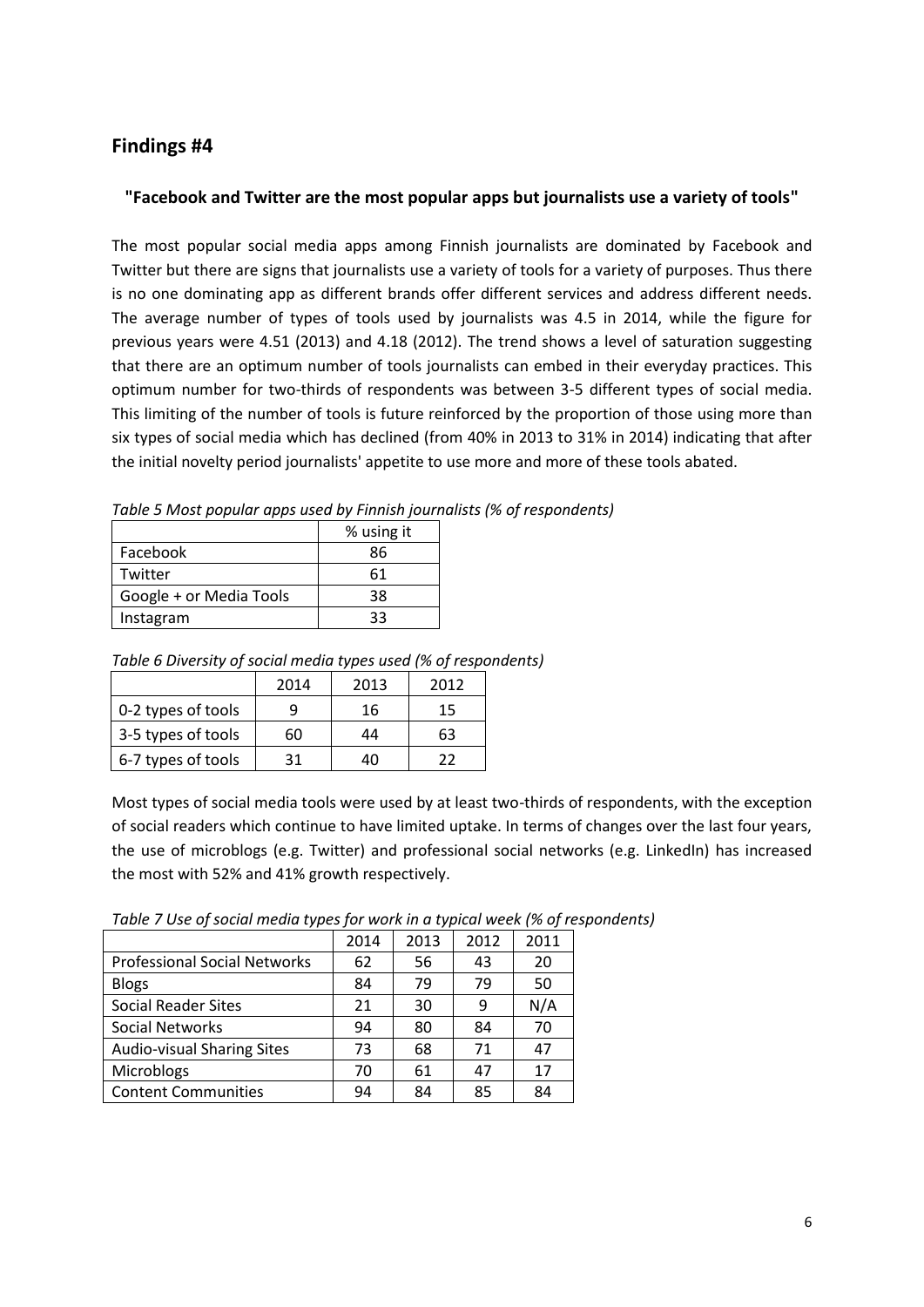#### **"Journalists' use of social media is more reactive than interactive"**

Journalists' daily use of social media tends to involve more passive activities reacting to content produced by someone else. For example, nearly half of the respondents reported that they read postings of people they follow and monitor discussions about their own content on a daily basis. Content producing and interactive activities on social media tend to be carried out not on a daily basis. For example, respondents were more likely to post comments on a social network or on a microblog on a weekly or less regular basis than daily; and similarly, they were more likely to reply to comments received on a social media sites weekly or less regularly. In general, social media activities were more likely to involve reading and monitoring activities, rather than contributing and commenting.

|                    |                                        | Daily | Weekly | Monthly | <b>Never</b> |
|--------------------|----------------------------------------|-------|--------|---------|--------------|
|                    | Maintain a work related blog           | 5     | 12     | 16      | 66           |
|                    | Use social media to make new contacts  | ٩     | 29     | 36      | 26           |
|                    | in their field of work                 |       |        |         |              |
| <i>Interactive</i> | Post original comments on social       | 24    | 30     | 13      | 32           |
|                    | networking and microblogging sites     |       |        |         |              |
|                    | Reply to comments received in relation | 13    | 30     | 27      | 29           |
|                    | to their work on social media sites    |       |        |         |              |
|                    | Read postings of people they follow    | 45    | 26     | 16      | 12           |
| Reactive           | Monitor discussions on social media    | 45    | 26     | 12      | 17           |
|                    | about own content                      |       |        |         |              |
|                    | Read blogs                             | 19    | 35     | 34      |              |

*Table 8 Certain Social Media Activities Performed on a Daily Basis (% of respondents)*

There are, however, differences between the types of social journalists our study identified, thus professional, attitude and demographic factors influence to what extent journalists contribute and interact on social media.

|                                        | Architects | <b>Hunters</b> | Promoters | Observers     | <b>Sceptics</b> |
|----------------------------------------|------------|----------------|-----------|---------------|-----------------|
| Re-post on microblogging site          | 62         |                | 22        |               | 0               |
| Use social media to make new contacts  | 24         | 17             | 8         | 0             | 0               |
| in their field of work                 |            |                |           |               |                 |
| Post original comments on social       | 83         | 26             | 35        | $\mathfrak z$ | $\Omega$        |
| networking and microblogging sites     |            |                |           |               |                 |
| Reply to comments received in relation | 38         | 29             | 9         | $\mathcal{P}$ | $\Omega$        |
| to their work on social media sites    |            |                |           |               |                 |
| Add comments to someone's page or      | 59         | 41             | 18        | 6             | 2               |
| profile on a social networking site    |            |                |           |               |                 |
| Read postings of people they follow    | 83         | 60             | 69        | 21            | 8               |
| Read blogs                             | 55         | 26             | 14        | 8             | 6               |
| Monitor discussions on social media    | 90         | 76             | 43        | 30            | $\Omega$        |
| about own content                      |            |                |           |               |                 |

*Table 9 Social Media Activities Performed on a Daily Basis by Social Journalists Groups (% of cluster)*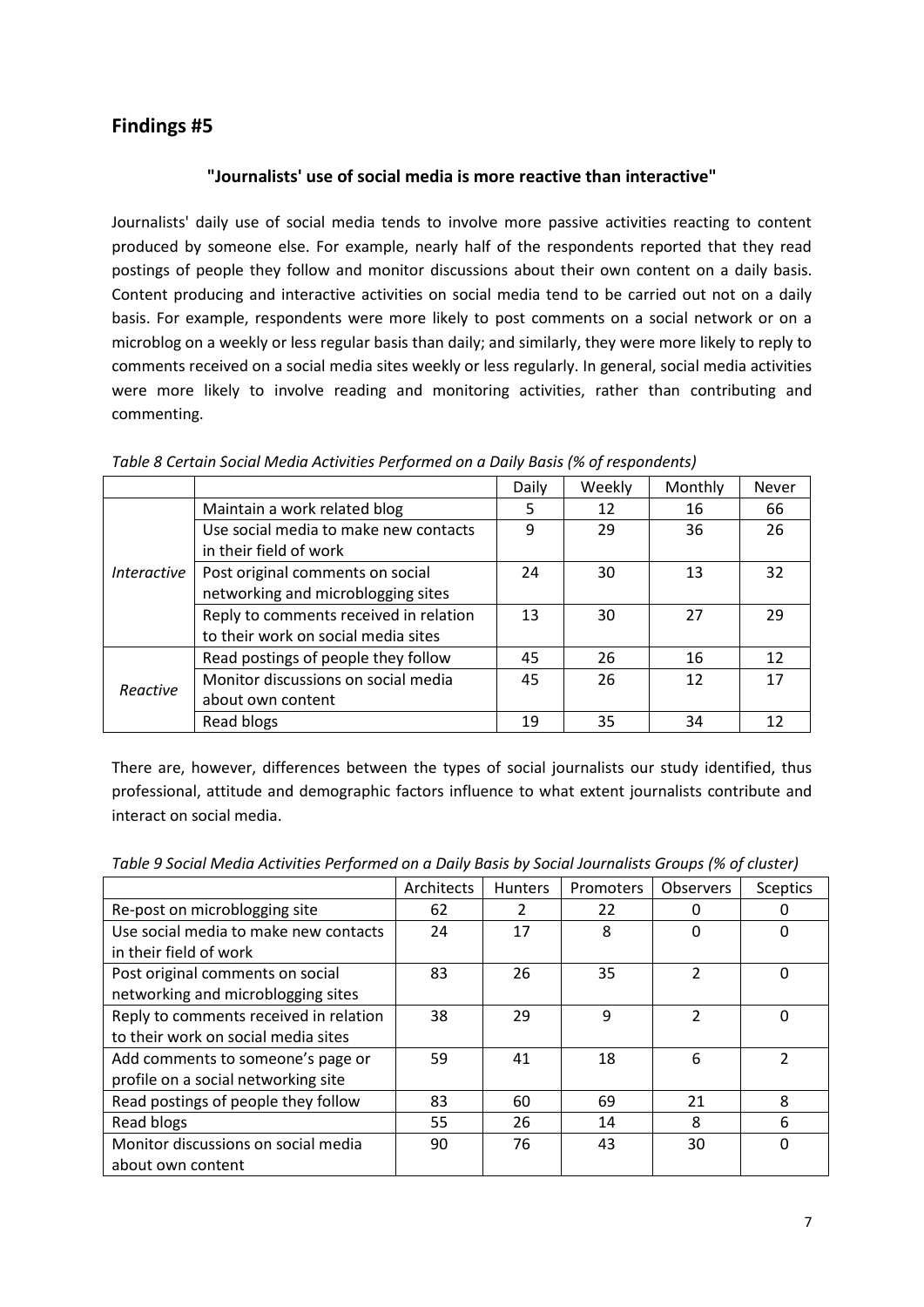#### **"Traditional sources of information remain important"**

Most respondents choose experts and academics as their most important information sources, followed by other journalists and media outlets. This suggests that traditional sources remain the most important regardless of the method of distribution and increasing use of social media. This pattern of experts first followed by journalists was true for all the cluster groups, although 66% Architects used other journalists/ media outlets first and then experts/academics (52%). General public and crowdsourcing was only a key preferred source for 23% of respondents suggesting that journalists focus on known reliable sources for information.

PR sources came near the bottom of preferred choices for top two information sources, which is reflected in continuing concerns of journalists over their reliability and quality. Only 28% of respondents agreed that PR information enhances the quality of reporting, and 32% thought that PR professionals are reliable sources of stories. For the PR industry this is a significant problem and it needs to consider how to increase perceptions of reliability and credibility in the eyes of journalists. However, given the very different objectives of PR professionals and journalists, distrust naturally arises. For example, the two most important roles of journalists respondents identified were to provide analysis of the issues at hand (95%) and to investigate those in power (90%), while only 47% agreed that a journalist's role is to produce a commercially viable product.

|                                      | 2014 |
|--------------------------------------|------|
| Experts/academics                    |      |
| Journalists/media outlets            |      |
| General public/crowdsourcing         |      |
| Company representative               |      |
| Government officials/public servants |      |
| PR sources                           | 6    |
| Public figures/celebrities           |      |

*Table 10 Importance of main types of sources (rank order)*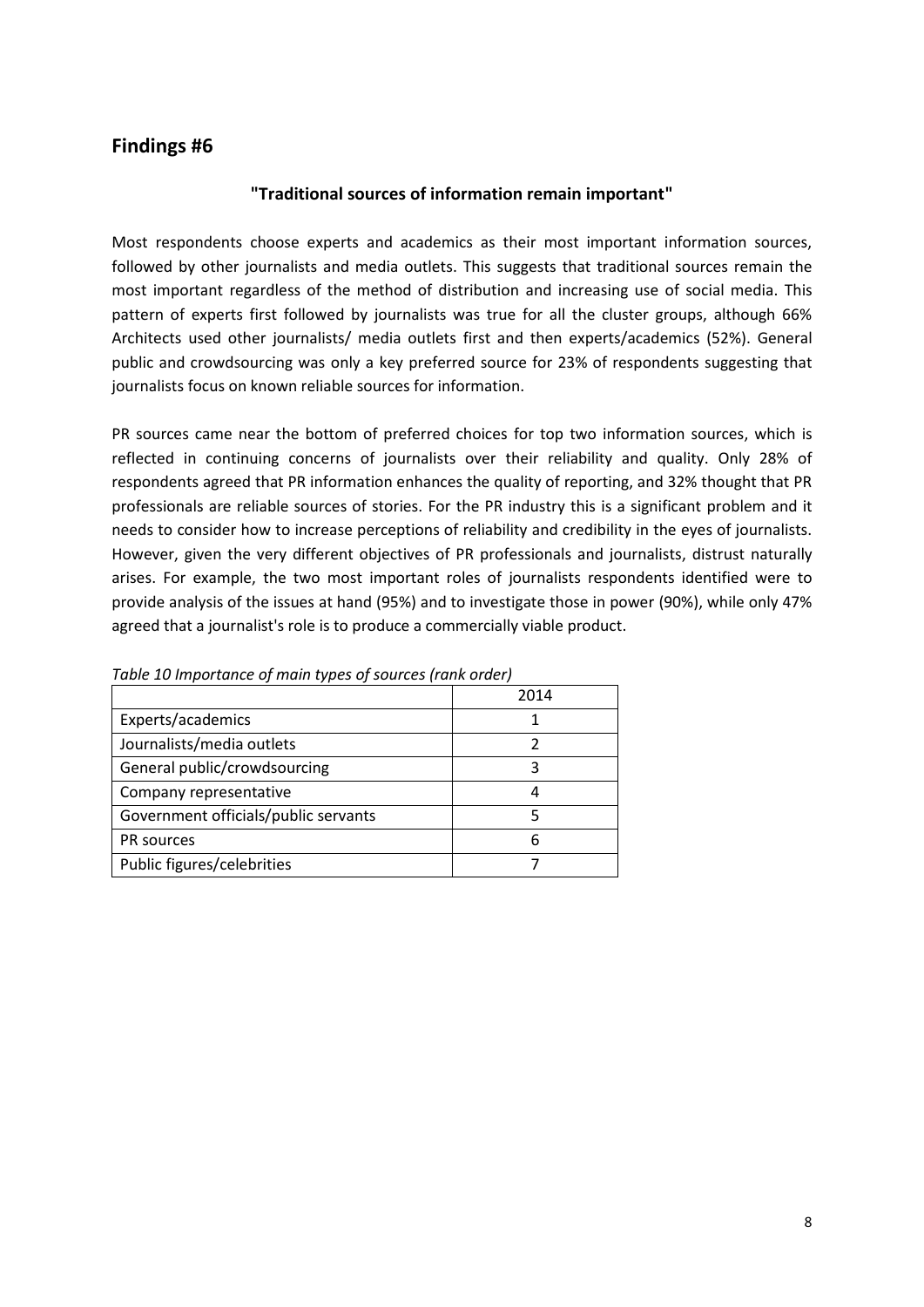## **"Email stays top choice for contact from PR professionals though social media Is gaining ground"**

Email remains the most widely used communication method between PR professionals and journalists with 92% respondents stating it the main method used this year, showing a slight increase since 2013. The second most common method of being contacted is via telephone (around 45%) which remains fairly constant since last year. While 21% of respondents identified social media as one of the two most common methods to be contacted (an increase of 6% since 2013).

|                  | 2014 |
|------------------|------|
| Email            |      |
| Telephone        |      |
| Social media     |      |
| Face-to-face     |      |
| <b>Newswires</b> |      |
| Post/hardcopy    |      |

*Table 11 Most common ways PR professionals contact journalists (rank order)*

When journalists were asked to state the two main methods of contact, , email was clearly stated as the main channel but when asked what contact method they would prefer PR professionals to use, it is social media and hard copy content where journalists would like to see increased contact, although this is still quite small in comparison to email. The use of the telephone to contact journalists has dropped from 2012 to 2014 and continues to be a major source of irritation for journalists, with 17% requesting less contact by phone, an increase in last year of journalists who wish to see this contact method reduced in use. This dislike of phones was consistent across all the cluster groups, so PR professionals should avoid the phone to try and improve their relationship.

*Table 11 Difference between most common and most preferred ways journalists want to be contacted by PR professionals (difference between %)*

|                  | 2013 difference | 2014 difference |
|------------------|-----------------|-----------------|
| Face-to-face     | -1              |                 |
| Telephone        | $-14$           | $-17$           |
| <b>Newswires</b> |                 |                 |
| Email            | $-1$            | -5              |
| Social media     |                 | 6               |
| Post/hardcopy    |                 |                 |

Looking at the responses more closely, the increasing preference for social media and post/hard copy is influenced particularly by the Architects who favour social media (41%) and the Sceptics approve hard copies more (24%). If the Sceptics are removed from the analysis, it is apparent that the Architects, Observers, Hunters and Promoters would like to see, on average, an increase of 10% more contact through social media. In order to improve the PR-journalist relationship, using social media would be of great benefit and PRO's should seek methods to record preferences for contact methods and use these channels to communicate with journalists.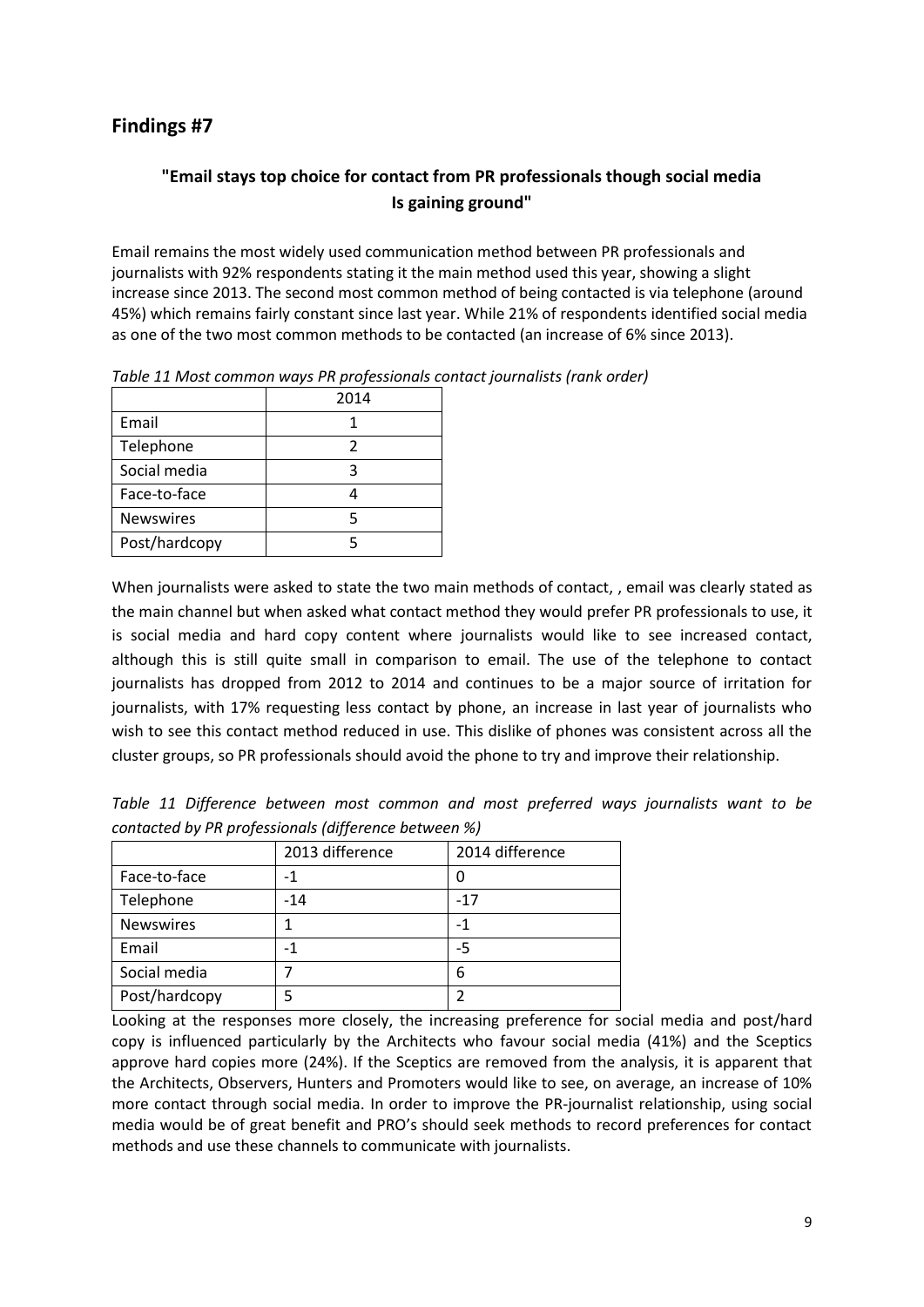### **"Relationship with PR professionals is deemed satisfactory but has clear areas to improve"**

Social media is affecting how journalists and PR professionals communicate but this has not resulted in improved perceptions about the latter's contribution to journalists' work. Just over half (54%) of respondents stated that they are happy with their relationship with PR practitioners. Interesting to note that high users of social media were happier (62%) in contrast to the low social media users (42%). Of concern is that, journalists are negative about the reliability and quality of information sent. Only a third agreed that PR practitioners are a reliable source of stories (32%) and around a quarter agree that PR information enhances the quality of reporting (28%), although over a third had no particular view.

|                                                                 | <b>Disagree</b> | Ambivalent | Agree |
|-----------------------------------------------------------------|-----------------|------------|-------|
| "Because of social media I am less reliant on PR professionals" | 29              | 38         | 33    |
| "PR information enhances the quality of reporting"              | 32              | 39         | 28    |
| "I am happy with my relationship with PR practitioners"         |                 | -38        | 53    |
| "PR practitioners are a reliable source of stories"             | 29              | 39         |       |

*Table 12 Views about relationship with PR professionals (% respondents)*

Journalists' views about reliability of PR professionals have actually worsened since last year. While in 2013 43% of respondents thought that PR practitioners are reliable sources of stories, in 2014 only 32% agreed with that statement. This response was consistent regardless whether journalists were high or low social media users. It was also consistent across the cluster groups although Observers were slightly more positive than the rest. This suggests that it is a view that is shared across the profession, rather than one influenced by journalists' use of social media.

*Table 13 Respondents who agreed with the following statements (% of respondents)*

|                                                                 | 2014 | 2013 |
|-----------------------------------------------------------------|------|------|
| "Because of social media I am less reliant on PR professionals" |      |      |
| "PR practitioners are a reliable source of stories"             |      |      |

In addition, journalists think that they are becoming less reliant on PR professionals because of social media. This view is particularly strong among Architects, 62% of whom claimed that they are less reliant on PR professionals. This suggests that the PR industry needs to revisit the content it produces not just how it presents itself on different platforms.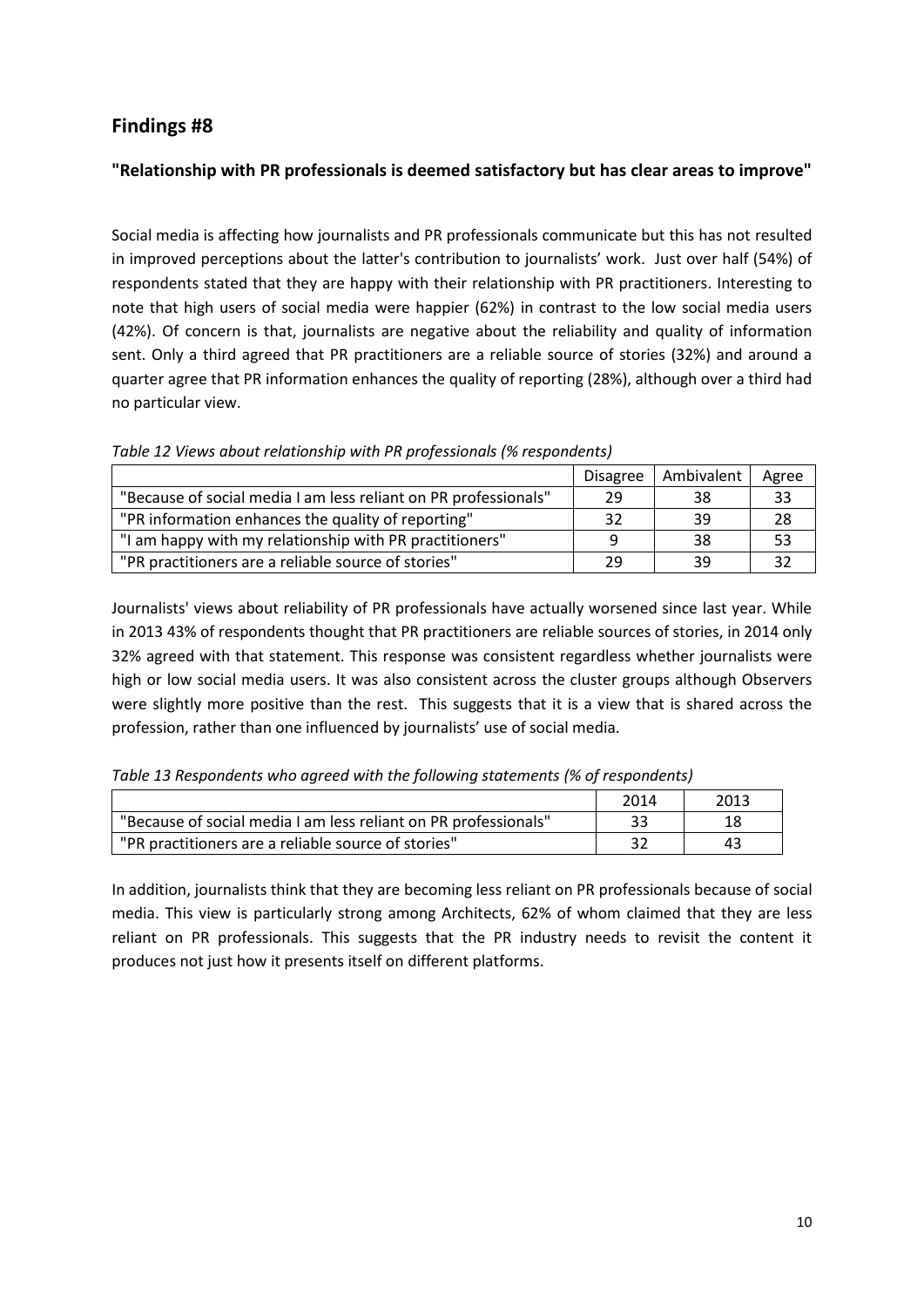#### **"Half of journalists would not be able to carry out their work without social media"**

Finnish journalists overall have a positive view about the impacts of social media on their work and their attitude has become more affirmative over the last few years. For example, 26% of respondents thought that they would not be able to carry out their work without social media in 2012, which increased to 53% by 2014. This suggests that as social media use has increased and become embedded in work practices of journalists, there is a stronger perception that they are indispensable. Perceptions about the tools' impact on productivity have also improved as more than half of respondents in 2014 thought that because of social media they are more productive in their work. However, social media does not seem to make journalists' work easier. Only 9% of respondents agreed that their workload has decreased because of using the tools and 73% disagreed. This indicates that journalists' general perception is that social media has added to their workload.

| Table 14 Views about the impacts of social media (% of respondents who agreed) |  |  |  |
|--------------------------------------------------------------------------------|--|--|--|
|--------------------------------------------------------------------------------|--|--|--|

|                                                                 | 2014 | 2013 | 2012 |
|-----------------------------------------------------------------|------|------|------|
| "I would not be able to carry my work out without social media" | 53   | 44   | 26   |
| "Social media have improved the productivity of my work"        | 54   | 43   |      |

Journalists generally agree that social media has changed their work. However, views vary about what aspects of their work and to what extent have changed. The way in which journalists work, their everyday practices, seem to be an area on which social media has had a significant impact. 44.4% of respondents said that the way they work has changed to a large extent or fundamentally because of social media. A slightly smaller proportion of respondents (41%) thought that their relationship with their audience has changed to a larger extent or fundamentally because of the tools, but there were more journalists (50%) who thought that this relationship only changed to a small or moderate extent. The impact of social media on the content journalists produce seems to be much less significant. The majority of respondents (72%) reported that the content they produce only changed to a small or moderate extent because of social media. Thus in general, journalists' perception is that while their practices might have changed because of social media, their 'products' and content have not.

|                                  | The way they | The content they | Their relationship  |
|----------------------------------|--------------|------------------|---------------------|
|                                  | work         | produce          | with their audience |
| Not at all                       |              | 11               |                     |
| To a small or moderate extent    | 48           |                  |                     |
| To large extent or fundamentally | 44           |                  | 41                  |

*Table 15 Views about the extent social media changed the work of journalists (% of respondents)*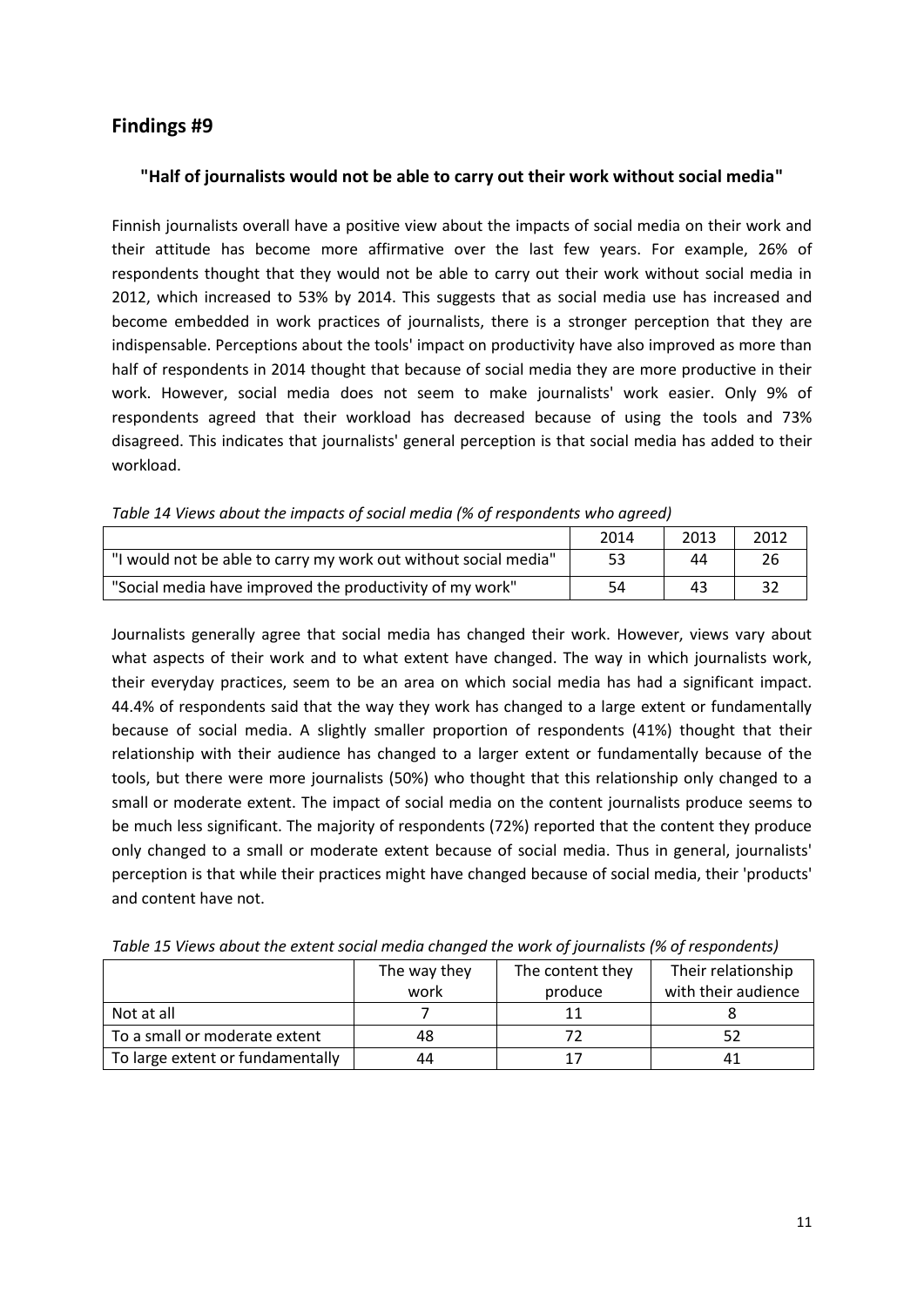#### **"Concerns about traditional journalistic values"**

While journalists tend to perceive the impacts of social media on their work in a positive light, they are more ambivalent about the effects of the tools on their profession. In particular, they are increasingly concerned that traditional journalistic values are being undermined. In 2014 nearly half of the respondents agreed that these values, including objectivity and fairness, are jeopardised because of social media, while a third disagreed and the rest was unsure. The majority of respondents (78%), however, thought that a key way social media is changing their profession is through encouraging opinion-orientated journalism. This in turn, for some of them, has adverse affect on traditional values.

*Table 16 Views on undermining journalistic values*

| Percentage of respondents agreeing that                      | 2014 | 2013 | 2012 |
|--------------------------------------------------------------|------|------|------|
| social media are undermining traditional journalistic values | 49   |      |      |

In general, there remains a split among journalists regarding the impacts of social media on their profession. In 2014, 46% of respondents thought that social media has changed what journalism is about to a large extent or fundamentally, while 47% perceived the impacts as small or moderate, and 8% said that journalism has not changed at all.

Interestingly, while there were some significant differences between the five social journalists' types regarding how they saw the impacts of social media on their work, their views about the impacts on their profession were more similar. For example, while 86% of Architects reported that they would not be able to carry out their work without social media, this figure for Sceptics was 20%. On the other hand, 45% of Architects thought that social media are undermining traditional journalistic values, while the figure for Sceptics was a not too distant 52%.

|                                                                     | <b>Sceptics</b> | <b>Observers</b> | <b>Hunters</b> | <b>Promoters</b> | Architects |
|---------------------------------------------------------------------|-----------------|------------------|----------------|------------------|------------|
| I would not be able to carry<br>my work out without social<br>media | 20              | 37               | 63             | 71               | 86         |
| Social media have improved<br>the productivity of my work           | 18              | 51               | 60             | 69               | 86         |
| Social media are undermining<br>traditional journalistic values     | 52              | 55               | 48             | 44               | 45         |
| Social media encourages<br>opinion-orientated journalism            | 70              | 82               | 8              | 80               | 76         |

*Table 17 Views by Social Journalists Types (% of cluster)*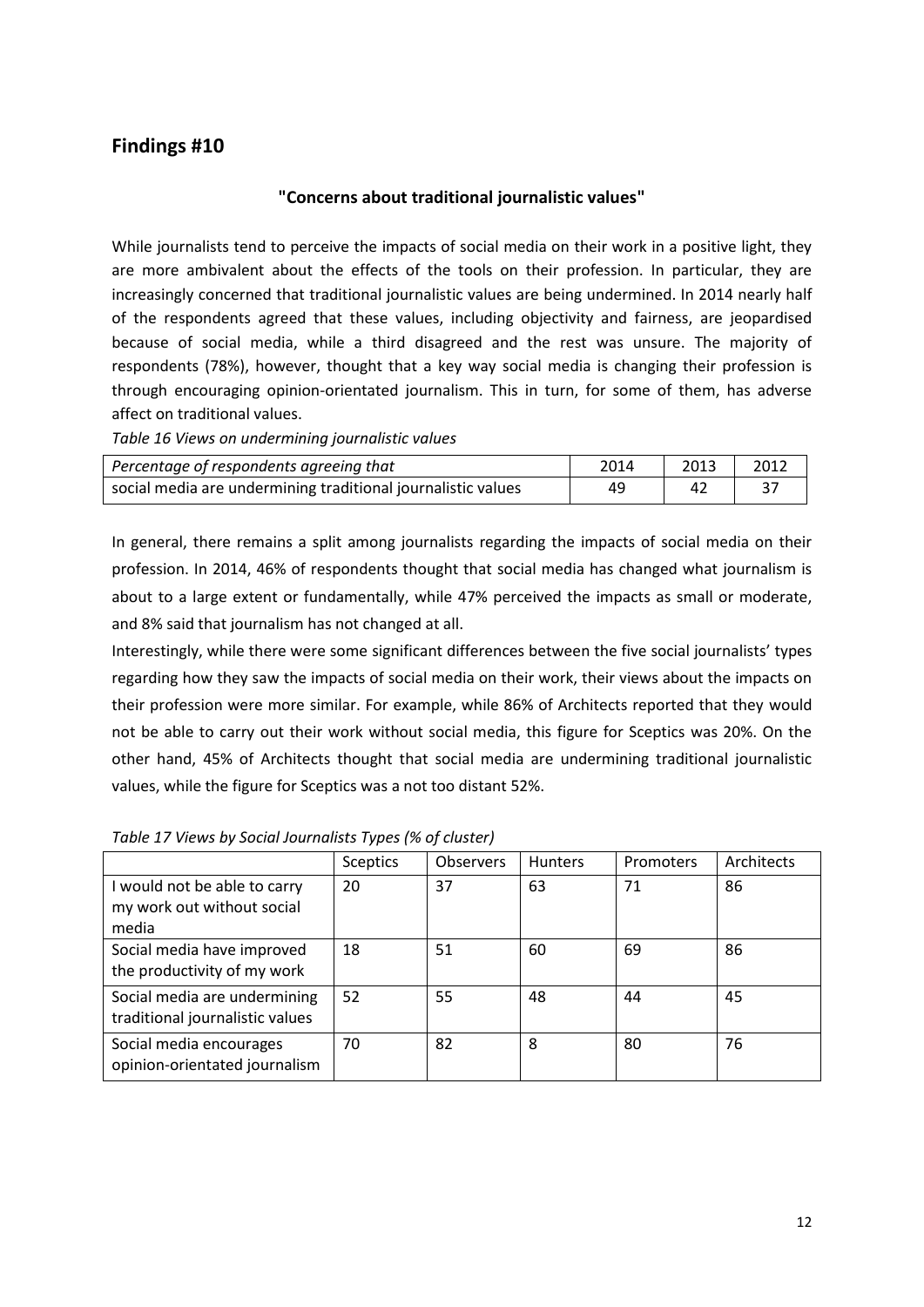#### **"Journalists have on average 2,500 followers"**

Journalists remain key sources and interpreters of news and information in society even in the social media environment. A clear indication for this is that the number of followers among journalists is significantly higher than among the general population. In 2014 journalists had on average nearly 2,500 followers, while the figure for the general population was 70. This suggests that people tend to turn to sources they know and trust. The number of followers among journalists has steadily increased over the last few years. While in 2012 less than one in five respondents had more than 500 followers, by 2014 more than half of them did.

| <b>Number of Followers</b> | 2014 | 2013 | 2012 |
|----------------------------|------|------|------|
| None                       |      | 19   | 15   |
| Up to 100                  | 12   | 25   | 19   |
| 101-500                    | 23   | 27   | 48   |
| More than 500              |      | 29   | 18   |
|                            |      |      |      |

*Table 18 Number of followers (% of respondents)*

However, differences between social journalists' types are significant in this respect too. While the average number of followers among Architects was nearly 4500, for Sceptics the figure was much lower at approximately 1050.

|                   | <b>Sceptics</b> | Observers | <b>Hunters</b> | Promoters | Architects |
|-------------------|-----------------|-----------|----------------|-----------|------------|
| None              | 31              |           |                |           |            |
| Up to 100         | 25              | 26        |                |           | υ          |
| 101-500           | 14              | 21        | 21             | 37        |            |
| 501-2, 500        | 22              | 30        | 48             | 35        | 48         |
| 2,501-10,000      | 6               | 8         | 21             | 16        | 35         |
| More than 10, 000 | 2               | 6         | 6              | 10        | 10         |

*Table 19 Number of Followers by Social Journalists Types (% of cluster)*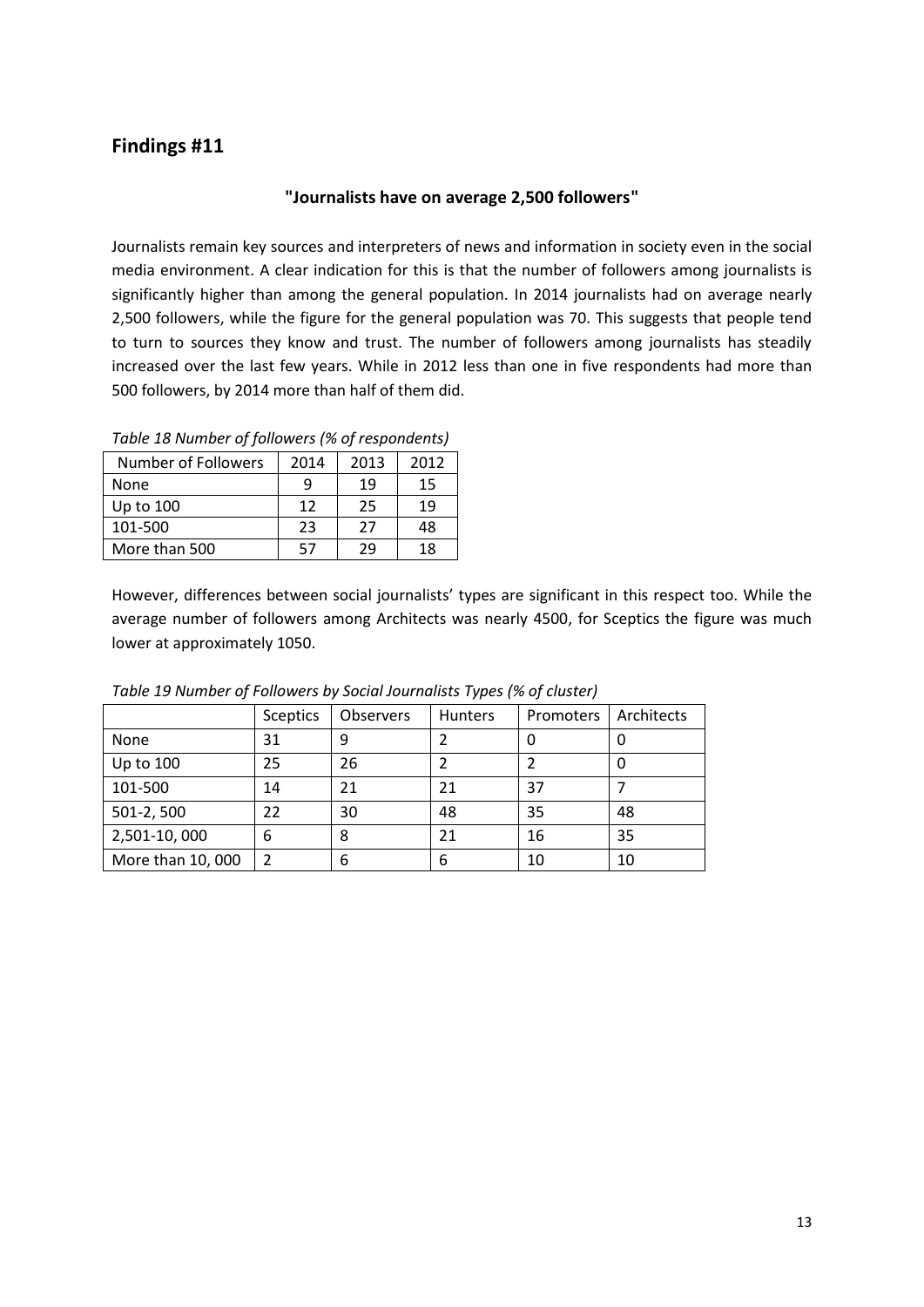# **The Social Suspects**

Whilst the five clear groups were evident in this year's data, the size of these groups has changed over the last three years, creating more equal groups, this year led by the Hunters with 24%. Looking at 2012 results Hunters have always been quite prominent in the Finnish journalism community, although they have declined in size. Interestingly it is the Hunters that have seen the biggest decline over the last three years whilst Promoters and Architects have grown, suggesting that social media and journalism has been adopted over the last three years in Finland so journalists are moving towards the more proactive and engaged end of the Social Journalism spectrum of Promoters and Architects. It's interest to see that Sceptics and Observers have remained fairly stable over the three years suggesting that groups have clear and engrained use and views of social media in their work.

|                | 2012 | 2013 | 2014 |
|----------------|------|------|------|
| Sceptics       | 24   | 19   |      |
| Observers      | 18   | 12   |      |
| <b>Hunters</b> | 40   | 23   | 24   |
| Promoters      |      | 29   |      |
| Architects     |      | 18   |      |

*Table 20 Size of each cluster 2012-2014 (% of respondents)*

As these groups are based on cluster analysis, the specific characteristics of these groups have changed over the three years as technology itself has moved on the journalists becomes more skilled and knowledgeable, but clear differences between the five remain. Therefore what follows is a summary of the key characteristics of these five groups in 2014.

# **Architects 12%**

The Architects have varied in size over the last three years and represents the smallest of all the clusters in 2014. The most proactive of all the groups they could be described as the 'movers and shakers' or first movers in terms of their journalism work and social media. They have always shown greater use of social media, although this is not surprising as almost half this group work in online journalism.

With an almost even split between male and female, journalists in this group are much younger, with almost 80% aged between 18-45 and having the largest group of 18-27 year olds (3%) compared to all the other groups, although this remains small. This group spend much longer using social media with all of them spending at least 1-2 hours per day on social media and are the only group to report accessing social media more than 8 hours per day. The pattern of time spent on social media show clear differences across all the groups and explains some of their behaviours.

|                                           |    | Sceptics   Observers   Hunters   Promoters   Architects |  |
|-------------------------------------------|----|---------------------------------------------------------|--|
| Few hours per month or $\vert$ 57<br>less |    |                                                         |  |
| Few hours per week                        | 26 |                                                         |  |

*Table 21 Time spent using Social Media for work (% of cluster)*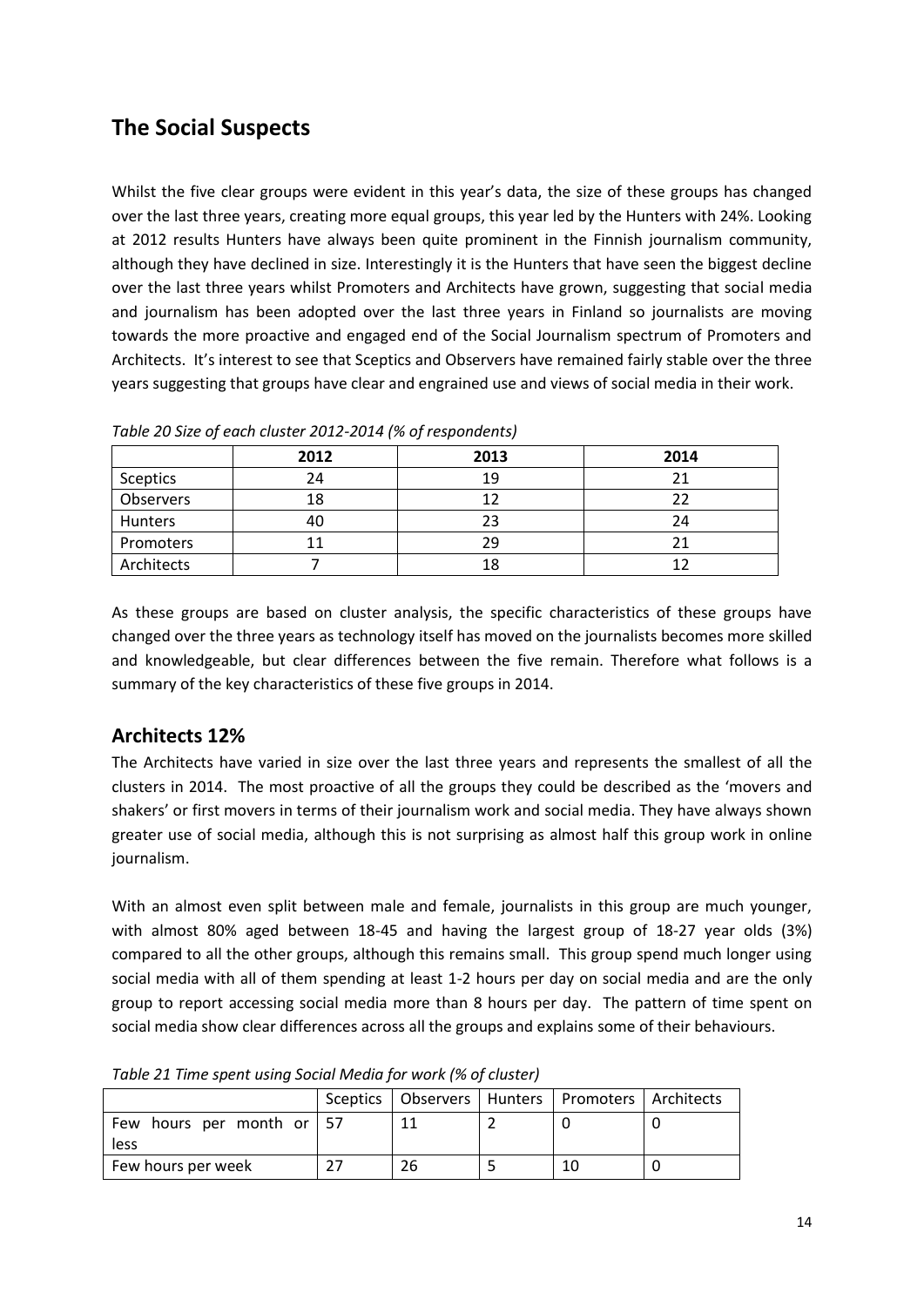| Up to 1 hour a day    | 30 | 38 | 26 |    |
|-----------------------|----|----|----|----|
| 1-2 hours a day       | 25 | 29 | 35 | 34 |
| 2-4 hours a day       |    |    | 29 | 35 |
| 4-8 hours a day       |    |    |    | 28 |
| 8 or more hours a day |    |    |    |    |

Not surprisingly, this group are very knowledgeable with 69% claiming to have extensive or expert knowledge. They are very high users of all social media tools, consistently using them more than all other groups, and are avid users of Facebook and almost all (97%) use Twitter. This group use social media for a range of tasks on a frequent basis, either daily or weekly and are the leading users of Instagram, Google+ and are early adopters of new brands, using tools such as Flipboard (17%), Hootsuite (10%) and Ping.It (7%). Architects believe that they couldn't work without social media (86%) and that social media has improved their productivity (86%). Although almost half are happy with their relationship with PR professionals they recognise that they are less reliant on them because of social media (62%).

## **Promoters 21%**

This group, also representing about a fifth of all journalists, are using social media and are positive about its use, with 35% stating they have extensive/expert knowledge. Whilst they are more likely to work in print, they also have more broadcast journalists than any other group. Promoters have a younger profile, with 60% in the 28-45 age category, although not quite a young as the Architects. Most journalists in this group spent 1-2 hours a day on social media but a quarter spend up to 1 hour a day on social media for work. As their name would suggest, this group is very keen on using social media to publish and promote themselves (94%) and they are also the highest users of social media for monitoring, with a high expectation that this is for monitoring their own content. High users of all types of social media tools, they particularly keen on Facebook, Twitter and content communities. However, they also use tools to help them publish and use ThingLink and Datawrapper more than any other group, although this remains quite small (4%). On a daily basis they are most likely to read posts of people they follow and monitor discussions on social media about their own content. This group are most happy with their relationship with PR professionals although only 20% think that PR information enhances the quality of reporting – the lowest of all the groups. About two thirds of the group thought that social media improves their productivity (69%) and 70% claimed they would not be able to carry out their work without social media.

## **Hunters 24%**

Hunters generally sit in the middle of the groups in terms of their use of social media – never as much as Promoters and Architects but more than Sceptics and Observers. They are called Hunters because their key focus is to gather information from social media to use for their work. They work in both hard and soft news but have more journalists working in investigative/hard news. Hunters are most likely to be working for print (magazines) or online organisations and are aged between 46- 64 and very likely to be female (73%). They are not heavy users of social media compared to some of the other groups with most (38%) spending up to one hour per day and 30% 1-2 hours per day but most say they have a good knowledge (64%) of using social media, so it is not their skills which restrict more extensive use.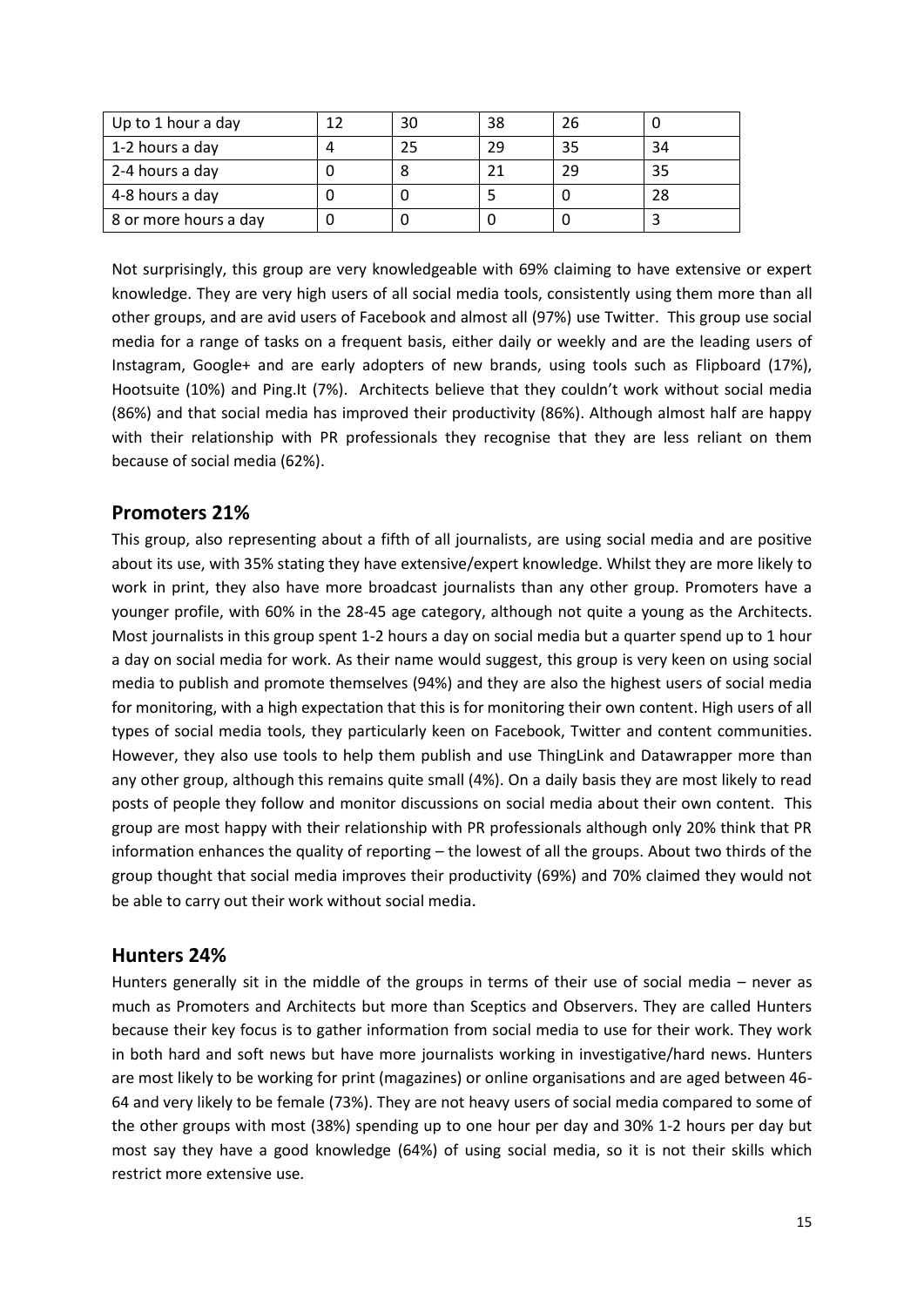|           | <b>Sceptics</b> | <b>Observers</b> | <b>Hunters</b> | Promoters | Architects |
|-----------|-----------------|------------------|----------------|-----------|------------|
| None      | 12              | 0                |                |           |            |
| Limited   | 51              | 34               | 14             | 8         |            |
| Good      | 37              | 58               | 64             | 57        | 28         |
| Extensive |                 | 8                | 15             | 27        | 52         |
| Expert    |                 | 0                |                | 8         | 17         |

*Table 22 Knowledge of Social Media in each Cluster (% of cluster)*

Every day they are most likely to monitor discussions around their own content, read posts from others they follow and add comments to someone's page or profile. This takes up most of their time and they leave other social media activity to a weekly task. They are keen on social networking sites and content communities but are the lowest users of all groups of social reader sites. They use social media for all professional tasks but particularly sourcing.

# **Observers 22%**

This group are found to work more equally across print (newspaper and magazine) and online and are likely to produce 'soft news but have more journalists writing editorial and opinion pieces than the other groups. Journalists in this group fall fairly evenly between 28-45 (41%) and 46-64 (55%), with the remainder aged 65+. The bias is slightly female (56%) and they are fairly low time users of social media with 55% spending up to 2 hours per day, although time use across all groups has been reduced over the last three years. The Observers don't have much knowledge of social media but in term of brands they are high users of Facebook and content communities, they are much higher users of social reader sites than all the other groups, even the Sceptics. Observers use social media for a range of tasks but are particularly keen to use it for sourcing stories. True to their name they continue to observe what is going on in social media with most popular daily and weekly social media tasks including monitoring discussions about own content, reading posts of other people they follow and reading online forums or discussion boards.

## **Sceptics 21%**

Without doubt the Sceptics consistently remain the least active and most negative about social media although their use is growing, probably out necessity rather than choice. There is a more equal split between men (52%) and women (48%); against last year which was dominated by women (70%) nut their age profile is distinctly older with 68% in the 46-64 age group. This group spend little time on social media with a significant 18% stating that they do not use social media at all and only 3.9% spend 1-2 hours a day. When they do use social media they are passive browsers, just reading posts of people they follow, online forums or blogs.

This lack of more extensive use is reflected by their lack of knowledge with 63% claiming they have no or limited knowledge of social media and this is supported by their low use of key tools such as Facebook (65%) and Twitter (22%). The sceptics stated they had the most serious concerns over privacy and data (50%) with around a fifth stating they couldn't carry on their work without social media and that it improved their productivity and only 18% felt they could not carry out their journalistic work without social media. Email remains their main communication method and they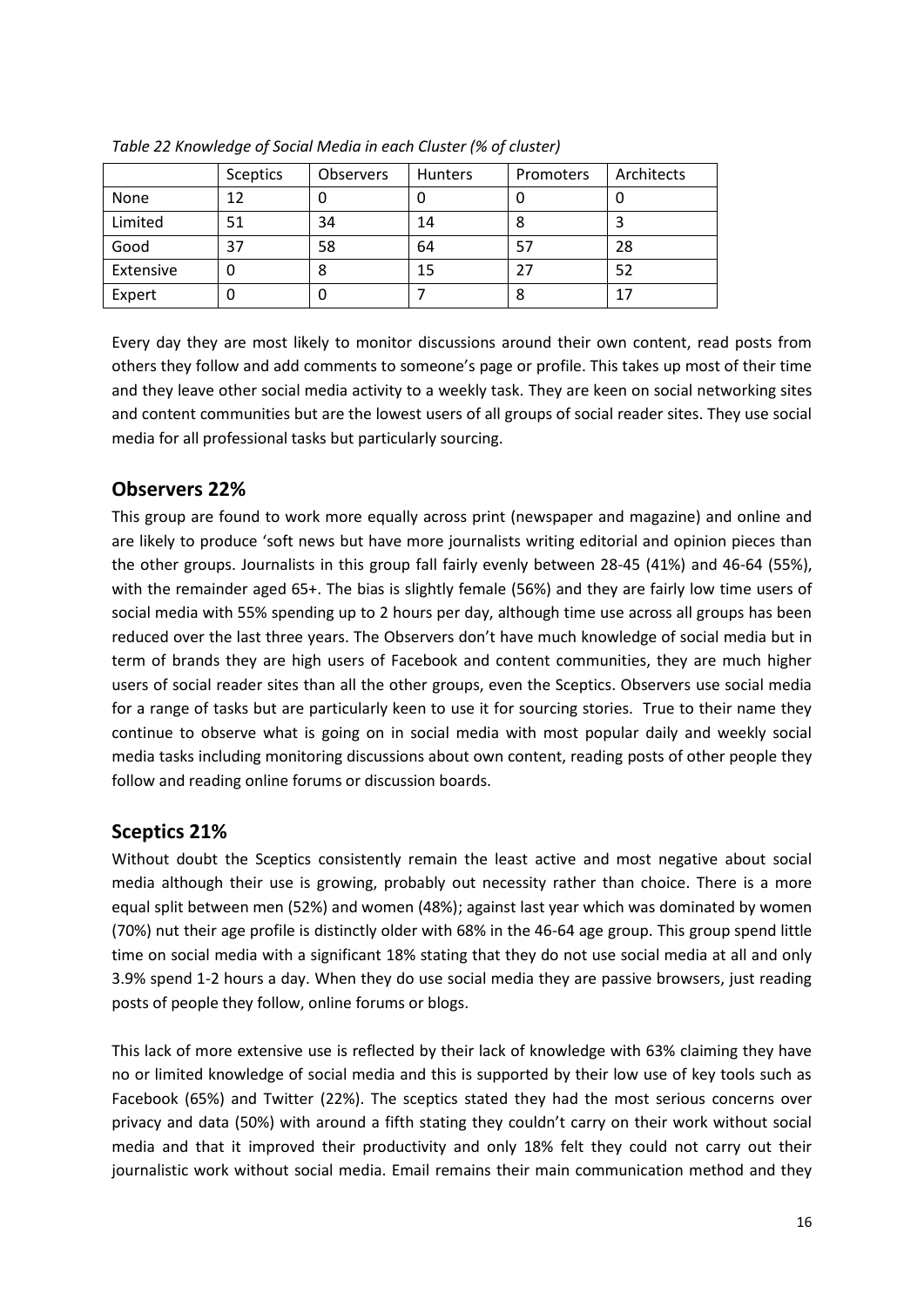are quite happy with it, although similar to all other clusters they would like to see less contact by telephone. It isn't clear whether it lack of knowledge that results in low use of social media or lack of interest or desire which leads to a lack of engagement in social media. However, as they are slightly older this group are not digital natives and therefore improved training could easily be the barrier that preventing them from developing use of social media.

This group are fairly evenly spread although the Sceptics are showing a greater split from the rest of the group and seem to be disengaged with social media in their work as a journalist. The Observers as their name suggests like reading content and posts online and use SM to source and network but are less keen to publish and promote their own work. Hunters consistently sit in the middle of all the journalist groups, engaging averagely with all the SM work undertaken in a journalists work. Promoters are actively engaged in all forms of social media but are less keen on using it for posting their own work and then monitoring the impact of this. This smallest group this year are the Architects who continue to represent the 'movers and shakers' and early adopter for new uses and brands.

# **Implications**

• Journalists deal with a heavy load of social media traffic but are starting be more discerning about the time spent on social media and therefore are not 'always on', hence they could easily miss content pushed out to them.

• The five different types of journalists; Sceptics, Observers, Hunters, Promoters and Architects use social media differently, hence the ways and the content pushed out to them on social media need to be tailored according to their specific needs. The five social journalists' types our study identified will help practitioners map patterns of use and attitudes.

• Journalists' appetite to try out new social media tools and services has abated as we are entering a period of consolidation, this needs to be taken into account when developing strategies to reach out and communicate with them.

• Journalists' role in society as key providers of news and information remain significant, and thus they continue to be central for PR professionals in reaching out and communicating with an ever increasingly 'noisy' world.

# **Trend Predictions**

• Time spent on using social media is not going to increase significantly (see 2012-2014 trends on using social media) but how journalists use it will change as it gets more embedded and there is focus on a fewer main tools.

• Currently Finnish journalists tend to use social media on a daily basis more for reactive work rather than interactive tasks. This will change as audiences demand news more quickly and want content posted at greater speed so that daily tasks will be dominated by creating content rather than gathering information.

• Social media will continue to allow journalists to produce more content but this will not mean a reduced workload but rather working in a different way.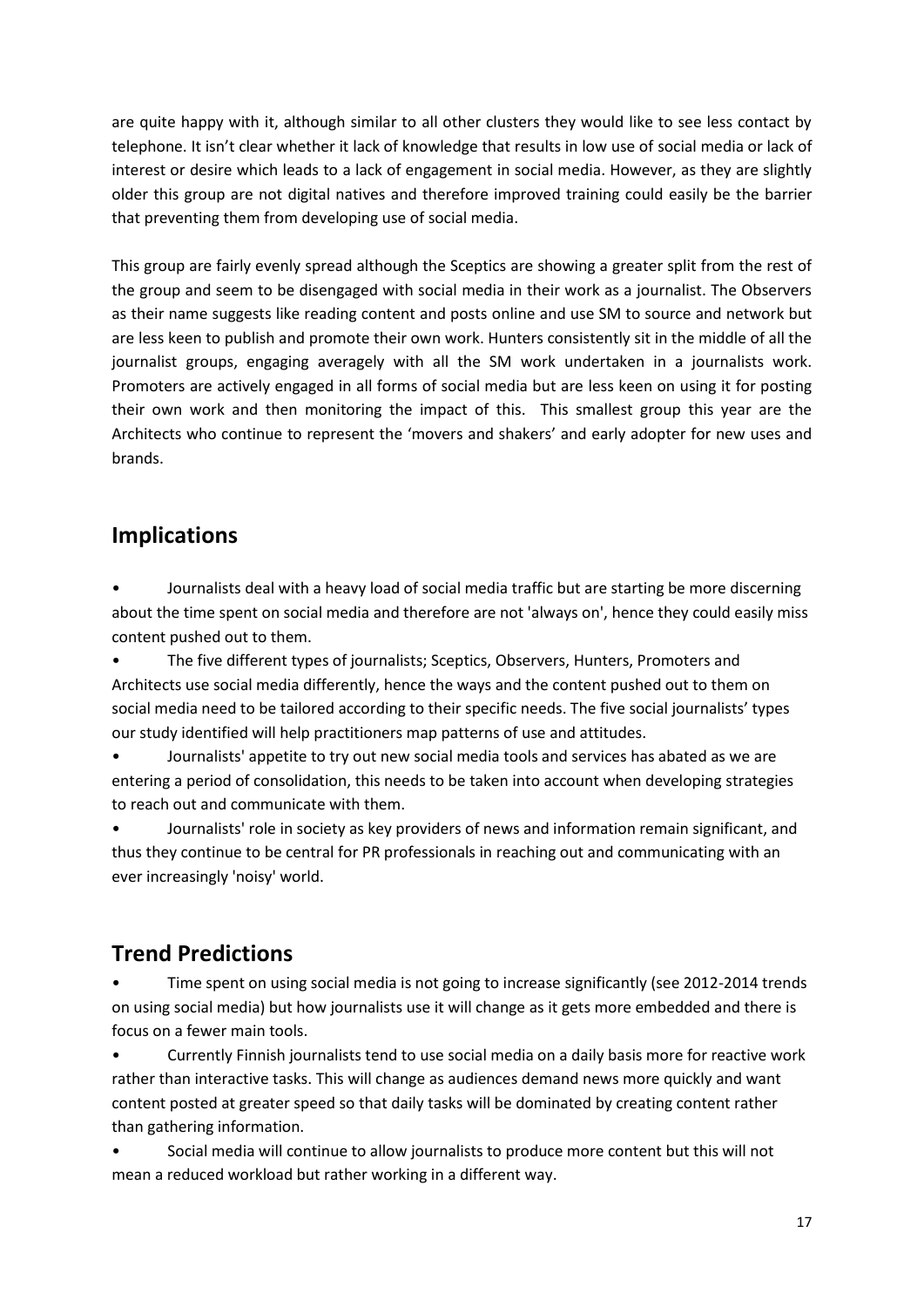• Journalists will continue to rely on mainstream social media platforms but will start to use more niche social media providing they fulfil a specific need or help them with a journalistic task.

• Journalists will continue to rely on email as their main source of communication with PR professional and phone contact will become even less.

• Traditional sources will retain their importance as trust and reliability remain key factors in sourcing news and information and despite the need to disseminate news quickly, journalists will continue to rely on 'experts' and their colleagues working in other media sources for information.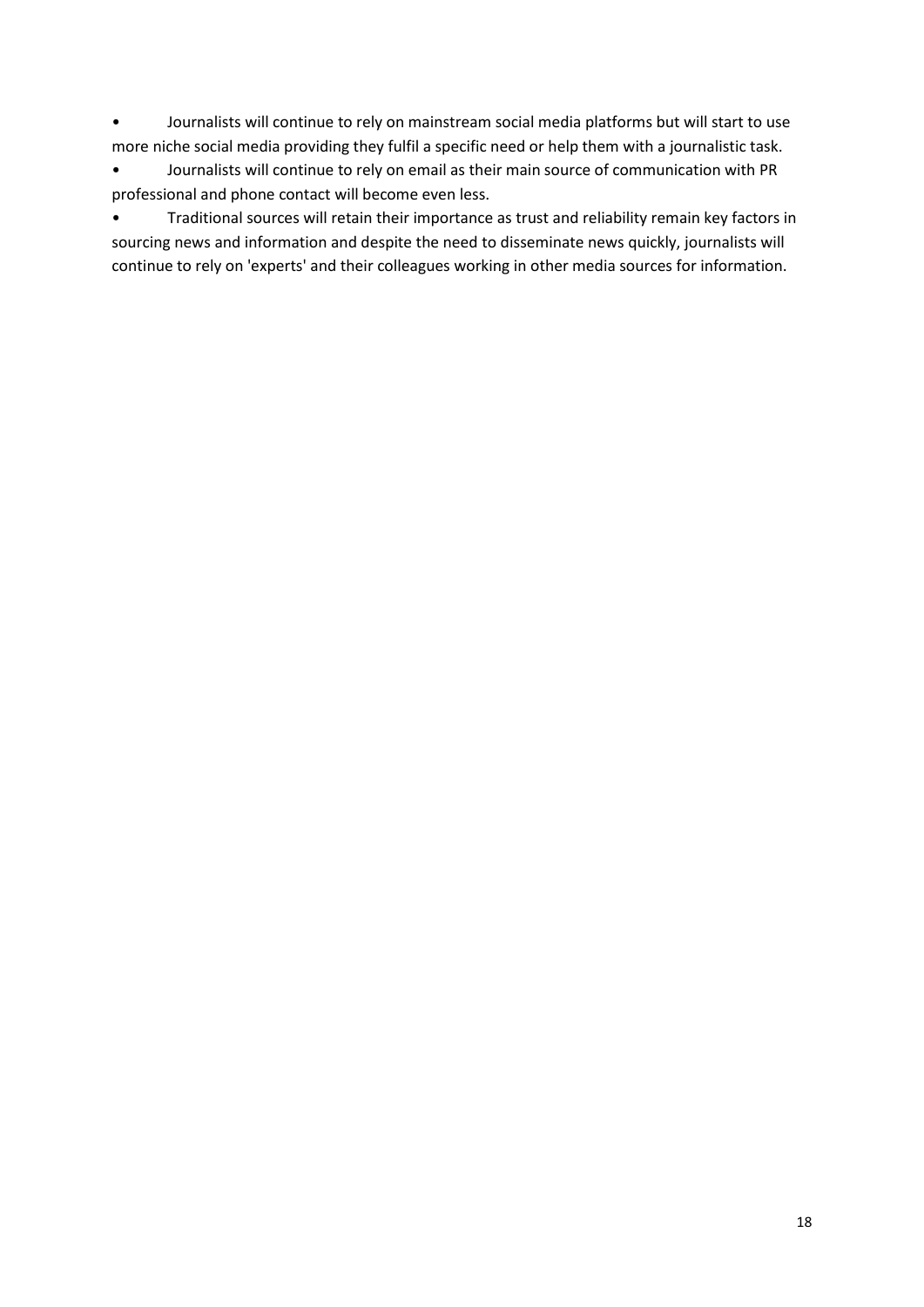#### **About the Survey**

Cision Germany and Canterbury Christ Church University conducted an online survey about the behaviours and attitudes, as well as the uses and perceptions of social media among journalists. Respondents were taken from Cision's media database of more than 1.6 million influencers globally. This particular report takes a closer look at Finland and is based on 255 responses from Finnish journalists and media professionals collected during July – September 2014. Throughout the survey the term 'journalist' is used to include all media professionals, e.g. researchers, editors, etc., who took part.

The survey is designed to enhance the media industry's understanding of social media uptake and the impact of social media technologies and processes on journalists' work. Cision conducts this survey on an annual basis to continue to inform on best practices within the PR and communications field and to deepen the industry's understanding of how journalists and professional communicators use and value social media and other resources. The research examined the patterns of social media usage of journalists, for what professional tasks they use social media, and how they view the impact of social media on journalistic practices and professional values.

*For more information about the survey, please contact:* Falk Rehkopf Managing Director, Cision Germany Email: falk.rehkopf@cision.com Twitter: [@falk\\_rehkopf](https://twitter.com/falk_rehkopf)

Dr Ágnes Gulyás Reader in Digital Transformations, School of Media, Art and Design, Canterbury Christ Church University Email: [agnes.gulyas@canterbury.ac.uk](mailto:agnes.gulyas@canterbury.ac.uk) Twitter: [@agulyas](https://twitter.com/agulyas)

Kristine Pole Senior Lecturer Marketing, Business School, Canterbury Christ Church University Email: [kristine.pole@canterbury.ac.uk](mailto:kristine.pole@canterbury.ac.uk) Twitter: [@krissypole](https://twitter.com/krissypole)

#### **About Cision**

Cision is a leading provider of public relations software that enables professionals to plan, execute and measure influencer-oriented campaigns in one integrated platform. Communication professionals use Cision to access the world's largest pitchable media and blogger database, distribute press releases, manage influencer outreach, measure social media activities, and analyze the effectiveness of campaigns. Cision, which recently combined with Vocus, also represents Gorkana Group, Visible Technologies, PRWeb, Help a Reporter Out (HARO) and iContact brands. Headquartered in Chicago, Cision has over 120,000 customers and